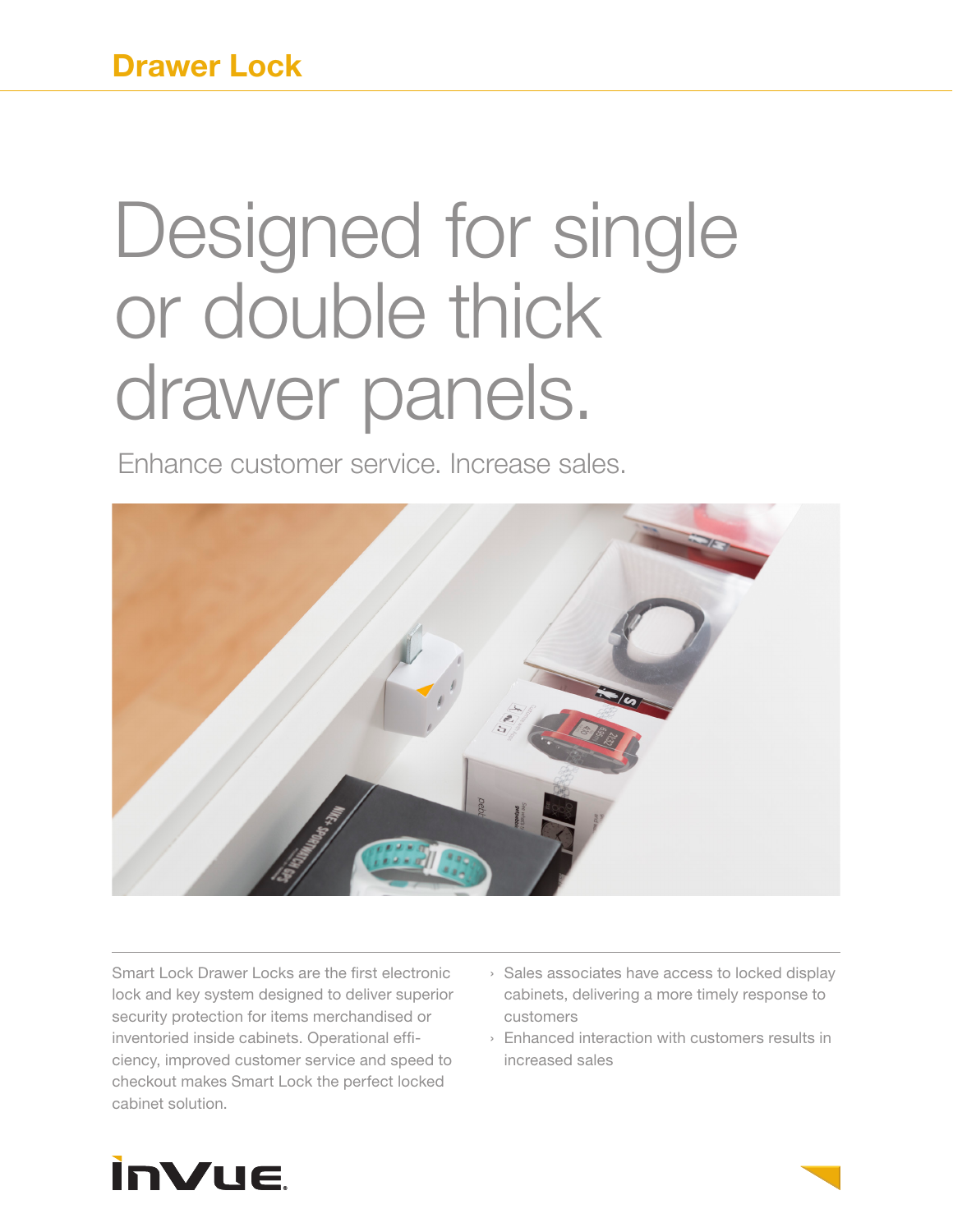### **FEATURES AND BENEFITS**

- 1 Designed for pull out drawers with 19mm hole
- 2 Drawer arms provide installation flexibility
- **3** Two-piece design places electronic mechanism inside the drawer
- 4 Simple installation with common tools
- 5 No re-keying of locks when keys are lost, broken or stolen
- 6 Lock Status Indicator provides visual confirmation that lock is locked or unlocked
- 7 Drawer Lock is part of the exclusive InVue single key IR Ecosystem<sup>™</sup>







1



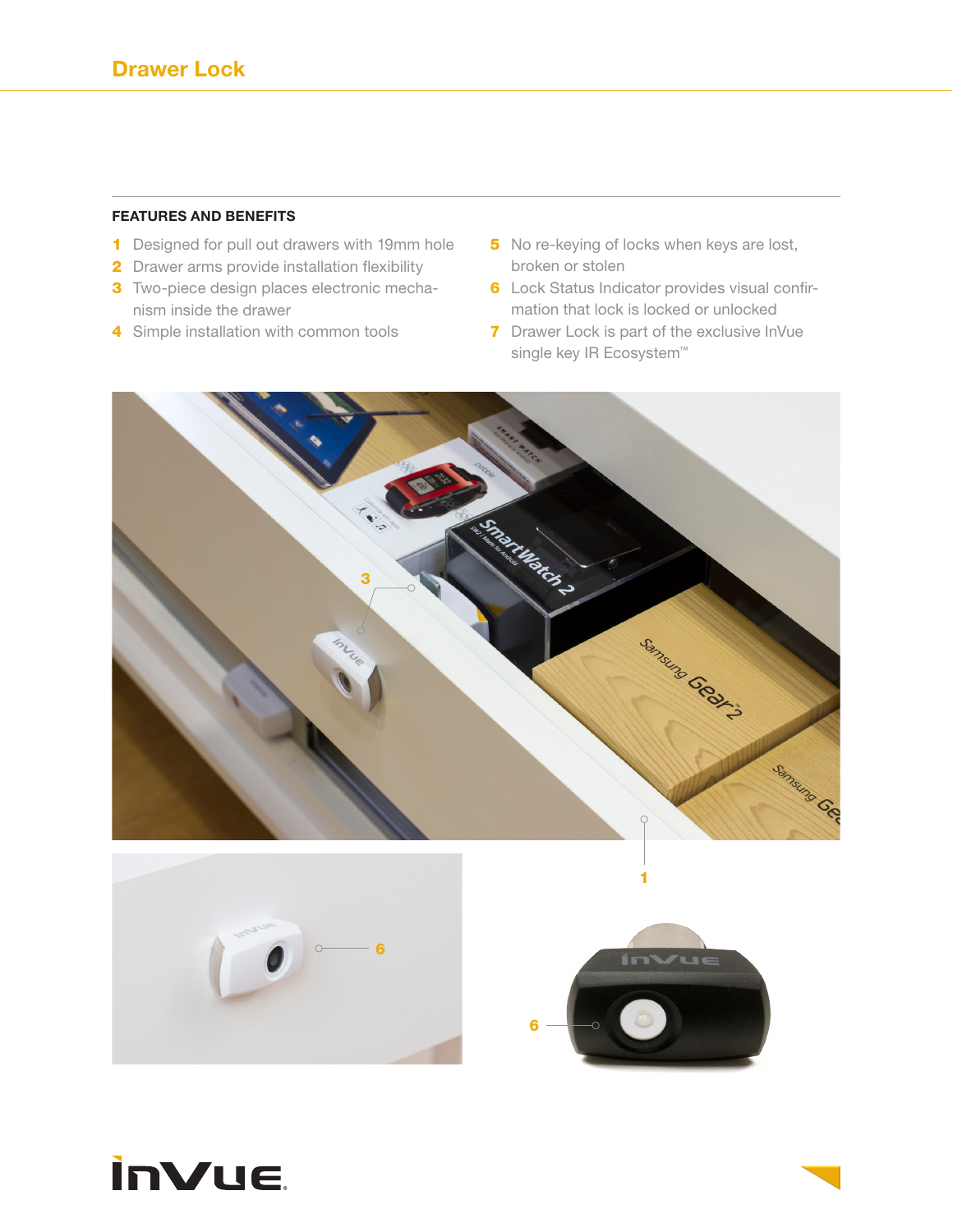

## **IR ECOSYSTEM™**

The Drawer Lock is part of the exclusive InVue IR Ecosystem™, a storewide single key solution that improves customer service, increases sales and provides high theft protection.

InVue has a full line of Smart Locks that are designed for all types of glass, wood and metal locked cabinets including:

- › Pull out drawers
- › Swing out doors
- › Sliding bypass doors







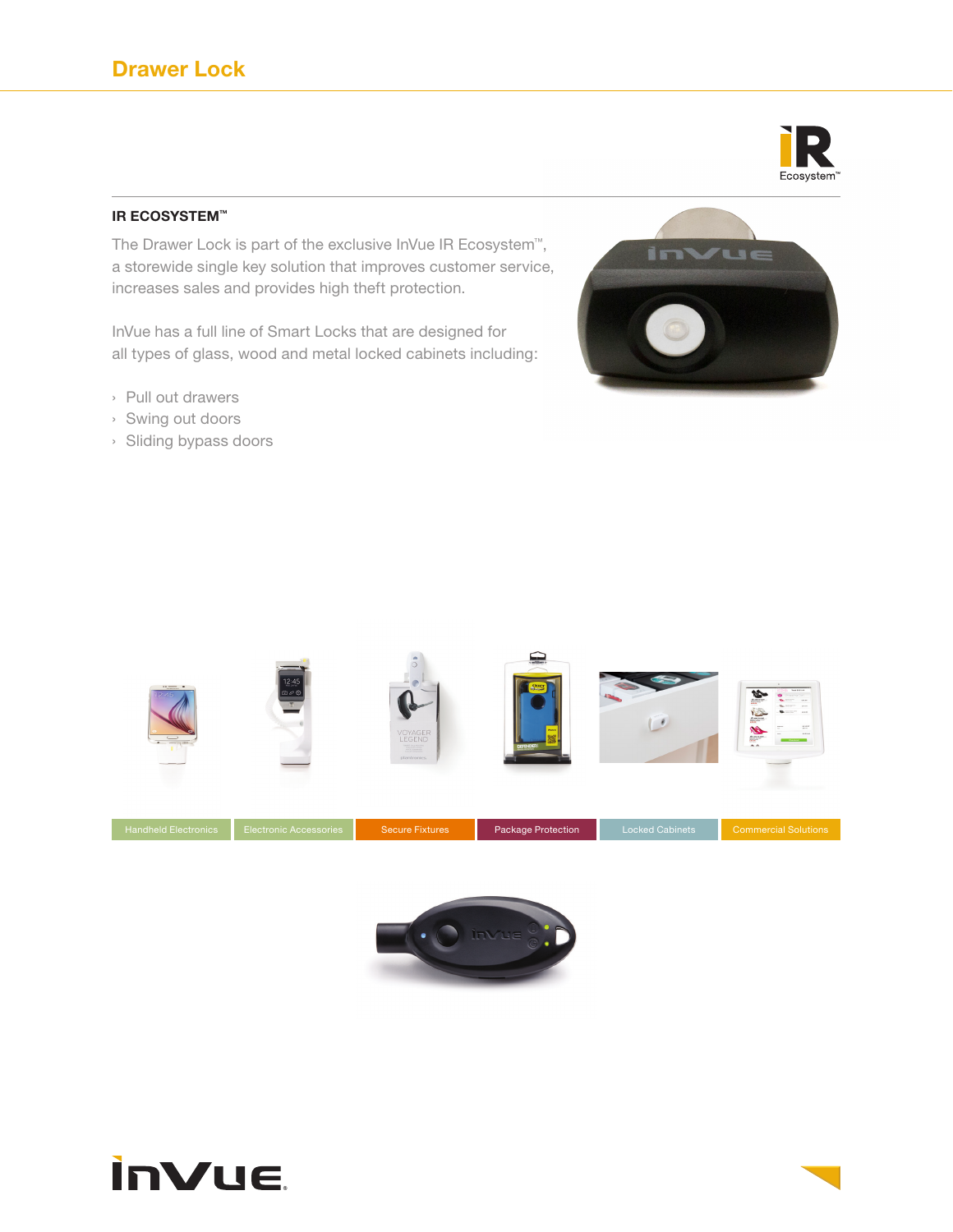# **SPECIFICATIONS**

Drawer Lock (PL501):